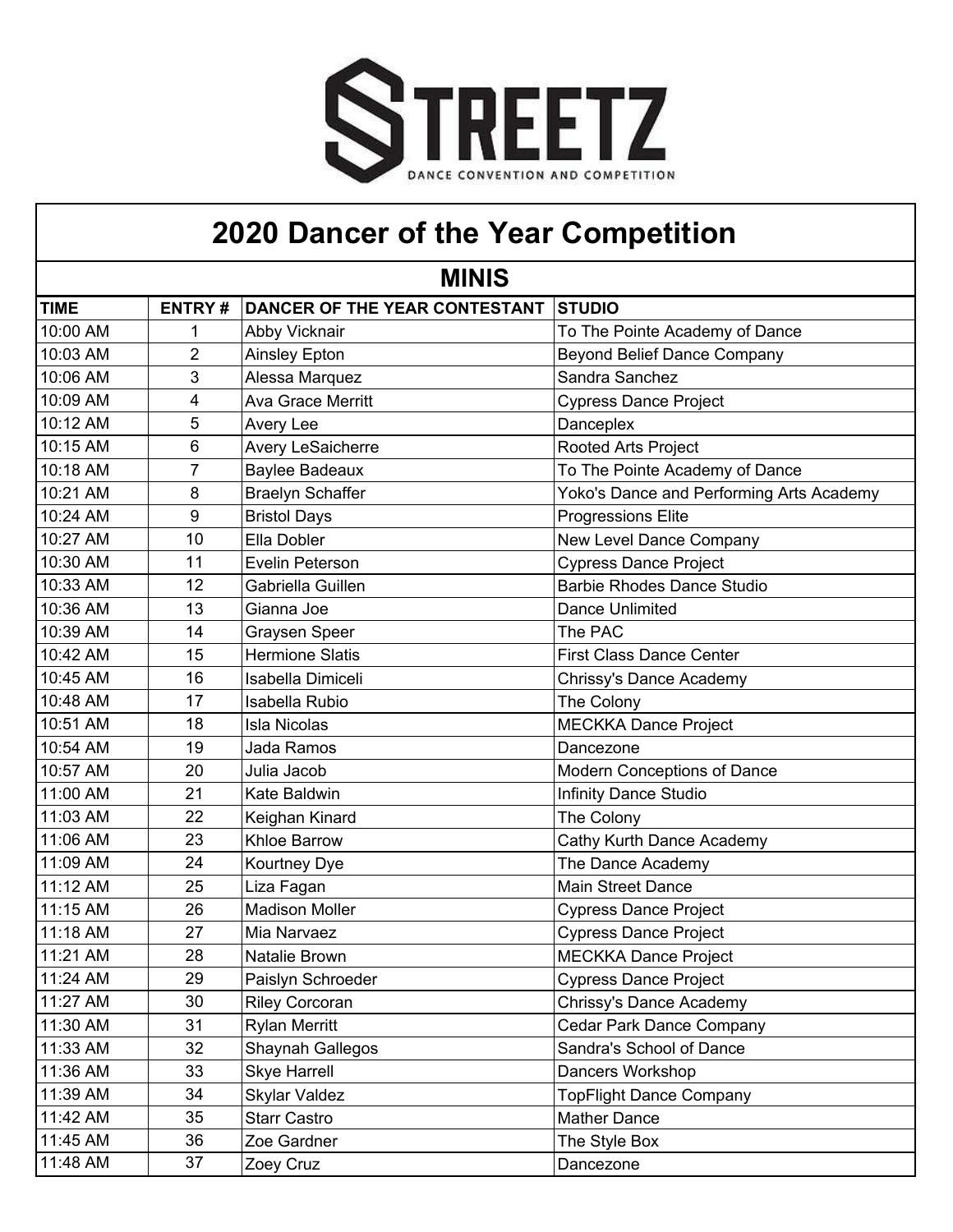| <b>JUNIORS</b> |               |                               |                                           |
|----------------|---------------|-------------------------------|-------------------------------------------|
| <b>TIME</b>    | <b>ENTRY#</b> | DANCER OF THE YEAR CONTESTANT | <b>STUDIO</b>                             |
| 11:51 AM       | 38            | Abby Lenker                   | Stacey's Dance Studio                     |
| 11:54 AM       | 39            | <b>Addison Erickson</b>       | Lancaster Dance Academy                   |
| 11:57 AM       | 40            | <b>Addison Shanahan</b>       | Dancezone                                 |
| 12:00 PM       | 41            | <b>Addison Stratton</b>       | <b>Progressions Elite</b>                 |
| 12:03 PM       | 42            | Adriana Reel                  | The Colony                                |
| 12:06 PM       | 43            | Aislyn Noble                  | <b>TopFlight Dance Company</b>            |
| 12:09 PM       | 44            | Alexandra Canahuati           | <b>Progressions Elite</b>                 |
| 12:12 PM       | 45            | Alexia Stewart                | Dancezone                                 |
| 12:15 PM       | 46            | Alina Kirkendoll              | <b>Essentials Dance Company</b>           |
| 12:18 PM       | 47            | <b>Allison Cary</b>           | <b>Continuous Dance Training</b>          |
| 12:21 PM       | 48            | Aly Woyt                      | <b>Stacey's Dance Studio</b>              |
| 12:24 PM       | 49            | Amanda Lai                    | Yoko's Dance and Performing Arts Academy  |
| 12:27 PM       | 50            | Amelia Duncan                 | The Colony                                |
| 12:30 PM       | 51            | Andrea Diaz                   | Robin Dawn Academy of the Performing Arts |
| 12:33 PM       | 52            | Antonella Gonzalez            | Dance Expressions                         |
| 12:36 PM       | 53            | Athena Reel                   | The Colony                                |
| 12:39 PM       | 54            | <b>Britton Stratton</b>       | <b>Progressions Elite</b>                 |
| 12:42 PM       | 55            | <b>Callie Weinert</b>         | The Colony                                |
| 12:45 PM       | 56            | Elise LeBlanc                 | Modern Conceptions of Dance               |
| 12:48 PM       | 57            | Emma Arentz                   | The Colony                                |
| 12:51 PM       | 58            | Emma Jolly                    | <b>ALISA'S DANCE ACADEMY</b>              |
| 12:54 PM       | 59            | Hayden Babin                  | Independent                               |
| 12:57 PM       | 60            | <b>Isabella Ramirez</b>       | Dancezone                                 |
| 1:00 PM        | 61            | Izzy Oliver                   | The Dance Academy                         |
| 1:03 PM        | 62            | Kamryn Burgess                | The Dance Vault                           |
| 1:06 PM        | 63            | Karsyn Vandergrifft           | <b>Barbie Rhodes Dance Studio</b>         |
| 1:09 PM        | 64            | Kate Waguespack               | <b>Taris School of Dance</b>              |
| 1:12 PM        | 65            | Kathryn Lee                   | Dancing Plus                              |
| 1:15 PM        | 66            | Kendall Burkhart              | The Colony                                |
| 1:18 PM        | 67            | Kendall Moshay                | <b>TopFlight Dance Company</b>            |
| 1:21 PM        | 68            | Kinsley Garner                | independent                               |
| 1:24 PM        | 69            | Krisztina Chon                | Regan Mason Haley Dance Company           |
| 1:27 PM        | 70            | Layla Krugh                   | <b>RIISE Company</b>                      |
| 1:30 PM        | 71            | Leigha Sanderson              | <b>Beyond Belief Dance Company</b>        |
| 1:33 PM        | 72            | Lily Neumann                  | The Colony                                |
| 1:36 PM        | 73            | Maddie Hellsten               | Maddie Hellsten                           |
| 1:39 PM        | 74            | Madelyn Tucker                | Stacey's Dance Studio                     |
| 1:42 PM        | 75            | Maegan Abadie                 | Modern Conceptions of Dance               |
| 1:45 PM        | 76            | Marisa Witwer                 | Sandra's School of Dance                  |
| 1:48 PM        | 77            | <b>Miley Merrill</b>          | Dance!nk by Davis                         |
| 1:51 PM        | 78            | Miley Wyatt                   | Dance4Him                                 |
| 1:54 PM        | 79            | Neeya Nuez                    | Elektro Dance Academy                     |
| 1:57 PM        | 80            | Neveah Joseph                 | Dancezone                                 |
| 2:00 PM        | 81            | <b>Noely Perez</b>            | Independent                               |
| 2:03 PM        | 82            | <b>Reese Farnsworth</b>       | The Dance Academy                         |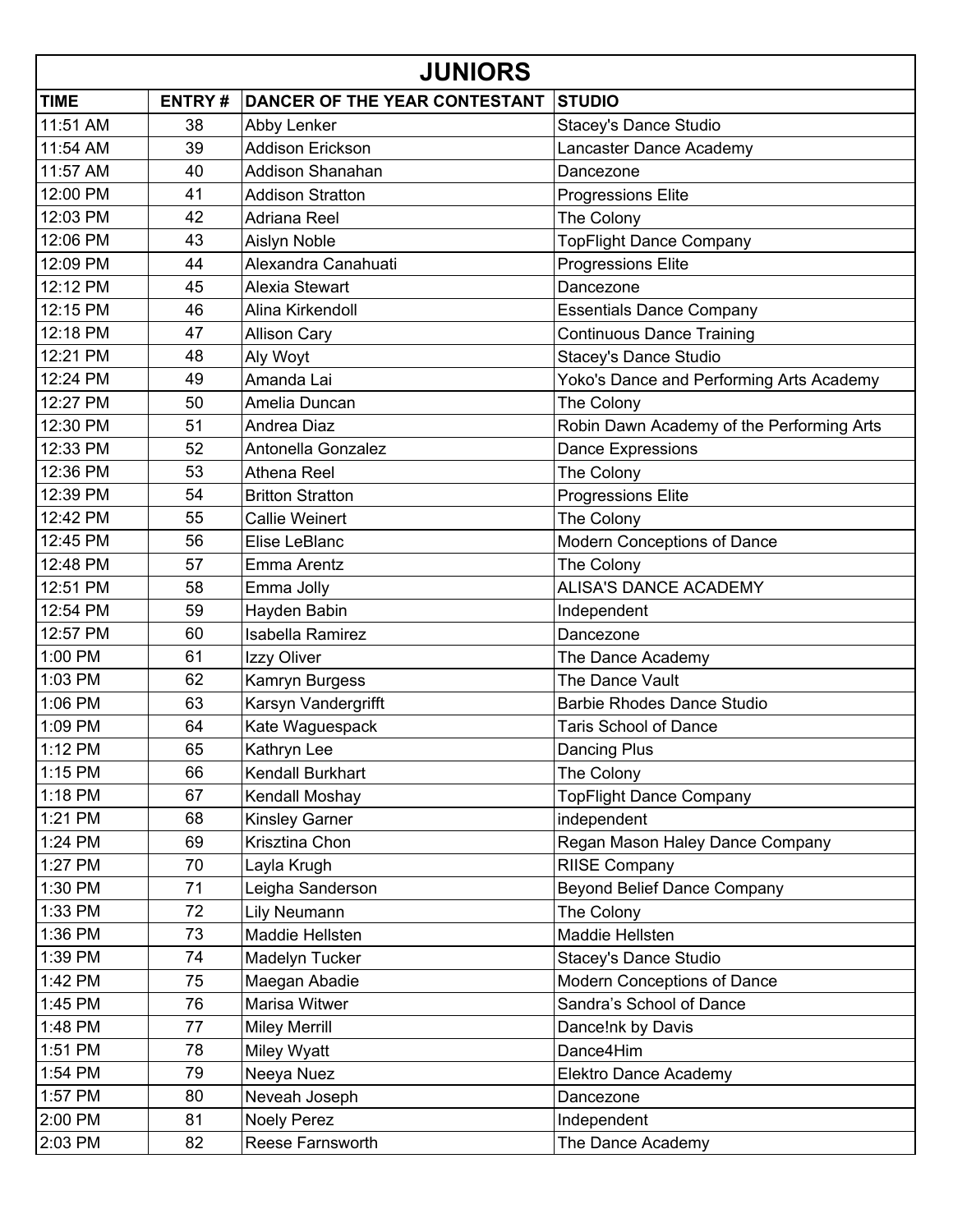| 2:06 PM     | 83            | Rianna Weck                   | <b>Cypress Dance Project</b>       |
|-------------|---------------|-------------------------------|------------------------------------|
| 2:09 PM     | 84            | <b>Riley Denning Garrison</b> | Independent                        |
| 2:12 PM     | 85            | <b>Ryann Phillips</b>         | Paragon Dance                      |
| 2:15 PM     | 86            | Samaya Holmes                 | Xtreme Level Dance Studio          |
| 2:18 PM     | 87            | Shalyce Oberman               | Tampa Bay Dance Academy            |
| 2:21 PM     | 88            | Sloane Livingston             | Tammie Locklar's Dance Studio      |
| 2:24 PM     | 89            | Soleil LaPlante               | <b>West Austin Dance Academy</b>   |
| 2:27 PM     | 90            | Sophie Baldwin                | <b>Infinity Dance Studio</b>       |
| 2:30 PM     | 91            | <b>Taryn Thomas</b>           | <b>Taris School of Dance</b>       |
| 2:33 PM     | 92            | <b>Tatum Thomson</b>          | <b>Stacey's Dance Studio</b>       |
|             |               | <b>TEENS</b>                  |                                    |
| <b>TIME</b> | <b>ENTRY#</b> | DANCER OF THE YEAR CONTESTANT | <b>STUDIO</b>                      |
| 2:36 PM     | 93            | <b>Abby Grier</b>             | <b>Taris School of Dance</b>       |
| 2:39 PM     | 94            | Addison Lynch                 | Dance FX                           |
| 2:42 PM     | 95            | Addisyn Lindholm              | Dance Unlimited                    |
| 2:45 PM     | 96            | <b>Alexis Schueller</b>       | The Colony                         |
| 2:48 PM     | 97            | Ali Bordeau                   | Dance Unlimited                    |
| 2:51 PM     | 98            | Allie Zeringue                | To The Pointe Academy of Dance     |
| 2:54 PM     | 99            | Alyssa Guzman                 | Dance Unlimited                    |
| 2:57 PM     | 100           | Ava Gazzilli                  | <b>MECKKA Dance Project</b>        |
| 3:00 PM     | 101           | Ava Wolfe                     | The Colony                         |
| 3:03 PM     | 102           | Avery Depaul                  | The Colony                         |
| 3:06 PM     | 103           | <b>Brianna Smith</b>          | <b>MECKKA Dance Project</b>        |
| 3:09 PM     | 104           | <b>Brooke Peltier</b>         | <b>Main Street Dance</b>           |
| 3:12 PM     | 105           | <b>Brooke Rodriguez</b>       | Sandra's School of Dance           |
| 3:15 PM     | 106           | <b>Catherine Rodriquez</b>    | <b>Main Street Dance</b>           |
| 3:18 PM     | 107           | <b>Cheyenne Guillory</b>      | NB Dance & Company                 |
| 3:21 PM     | 108           | Chloe Barbera                 | To The Pointe Academy of Dance     |
| 3:24 PM     | 109           | <b>Chloe Prater</b>           | <b>Achieve Academy</b>             |
| 3:27 PM     | 110           | Claire Boyce                  | <b>Barbie Rhodes Dance Studio</b>  |
| 3:30 PM     | 111           | Dakota LaPenna                | Movz dance company                 |
| 3:33 PM     | 112           | Daylyn Lucky                  | Dance Republic                     |
| 3:36 PM     | 113           | Eliza Davis                   | <b>Expressions Dance and Music</b> |
| 3:39 PM     | 114           | <b>Elizabeth Fine</b>         | <b>Barbie Rhodes Dance Studio</b>  |
| 3:42 PM     | 115           | <b>Emilie Duvall</b>          | Sandra's School of Dance           |
| 3:45 PM     | 116           | <b>Emily Kelavos</b>          | The Crew                           |
| 3:48 PM     | 117           | Emma Bell                     | Xtreme Tumbling and Dance Center   |
| 3:51 PM     | 118           | Gabriella Kennedy             | <b>DPU Dance</b>                   |
| 3:54 PM     | 119           | Gianna Castellano             | Tampa Bay Dance Academy            |
| 3:57 PM     | 120           | <b>Hailey Bourne</b>          | Lancaster Dance Academy            |
| 4:00 PM     | 121           | <b>Hailey Nieva</b>           | The Rock Center For Dance          |
| 4:03 PM     | 122           | Harmony Cypress               | Peformance Edge Dance Complex      |
| 4:06 PM     | 123           | Heidi Moore                   | Tami Gee's Studio of Dance         |
| 4:09 PM     | 124           | Isa Amaro                     | elsa pardo dance center            |
| 4:12 PM     | 125           | Janessa Cazares               | Sandra's School of Dance           |
| 4:15 PM     | 126           | Jenna Laurent                 | Modern Conceptions of Dance        |
| 4:18 PM     | 127           | Jesse Detroy                  | Master Ballet Academy              |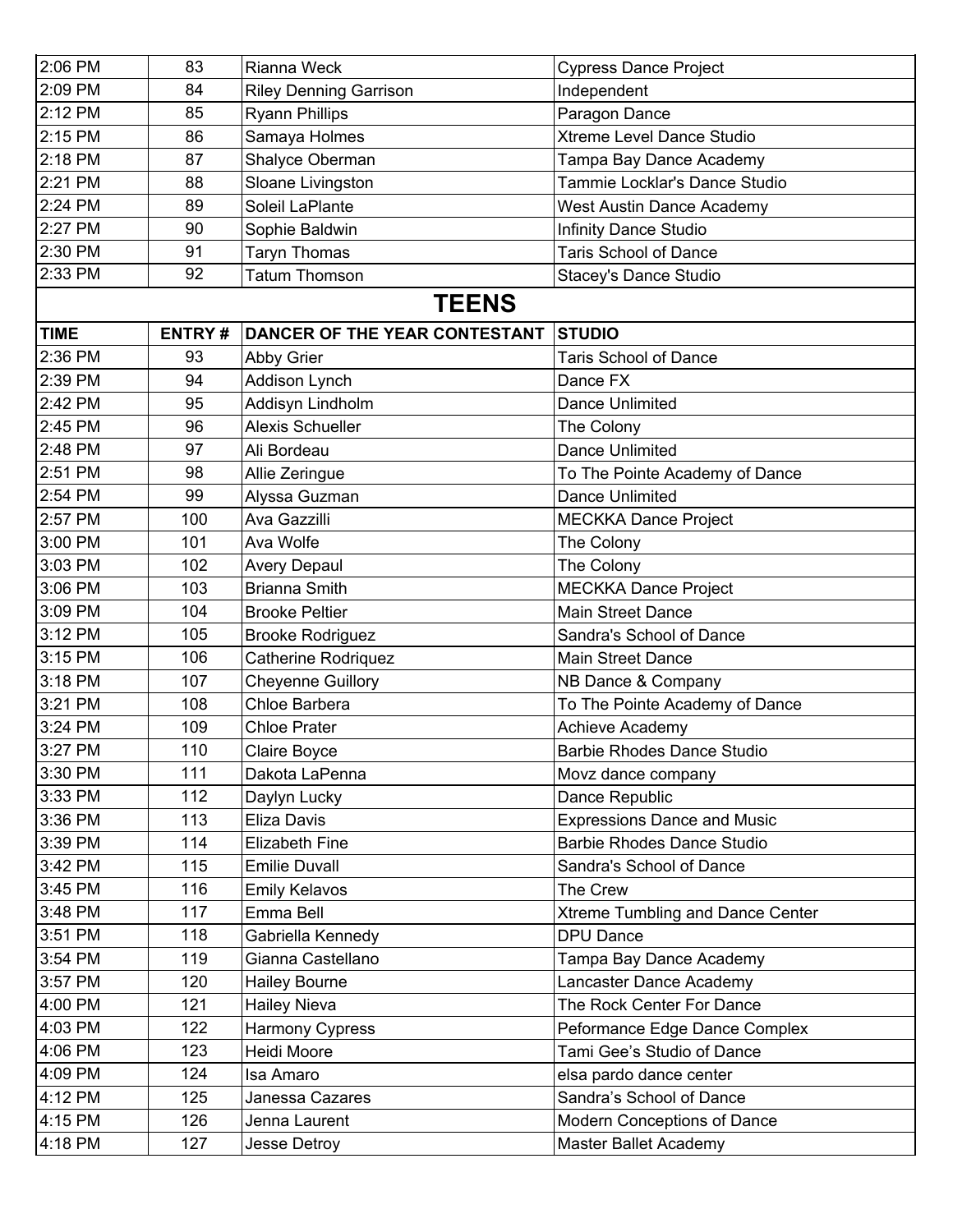| 4:21 PM        | 128           | <b>Jillian Sims</b>           | <b>TADA</b>                            |
|----------------|---------------|-------------------------------|----------------------------------------|
| 4:24 PM        | 129           | Kate Kingsley                 | Dana's Studio of Dance-DV8 The Company |
| 4:27 PM        | 130           | Kaylena Timlin                | Sandra's School of Dance               |
| 4:30 PM        | 131           | <b>Kennedy Nichols</b>        | Dancezone                              |
| 4:33 PM        | 132           | Kenzie Robertson              | Dancer Corner                          |
| 4:36 PM        | 133           | Lauren Scotch                 | Contempo School of Dance               |
| 4:39 PM        | 134           | Layla Shoobridge              | Sandra's School of Dance               |
| 4:42 PM        | 135           | Lujayn Nasser                 | <b>Broadway South Dance</b>            |
| 4:45 PM        | 136           | Lulu Gray                     | The Colony                             |
| 4:48 PM        | 137           | Macie Krause                  | DV8 The Company/DSOD                   |
| 4:51 PM        | 138           | <b>Madison Burkhart</b>       | The Colony                             |
| 4:54 PM        | 139           | <b>Madison Manning</b>        | <b>TopFlight Dance Company</b>         |
| 4:57 PM        | 140           | Madison O'Brien               | Chrissy's Dance Academy                |
| 5:00 PM        | 141           | Makayla Henline               | The Colony                             |
| 5:03 PM        | 142           | Makayla Thompson              | Studio J2 Dance                        |
| 5:06 PM        | 143           | <b>Mallory Sisk</b>           | The Colony                             |
| 5:09 PM        | 144           | Mary Blake Pritchard          | Independent                            |
| 5:12 PM        | 145           | Megan Percy                   | <b>Dance Unlimited</b>                 |
| 5:15 PM        | 146           | <b>Meredith Starr</b>         | <b>Broadway Bound Dance Studio</b>     |
| 5:18 PM        | 147           | Molly Dente                   | <b>West Florida Dance Center</b>       |
| 5:21 PM        | 148           | Murphy Chambers               | Dance Connection, Scottsdale           |
| 5:24 PM        | 149           | Olivia Abadie                 | Modern Conceptions of Dance            |
| 5:27 PM        | 150           | Rhiva Fortuna                 | Downtown Dance PAC                     |
| 5:30 PM        | 151           | Riley Hackbarth               | <b>Gravity Dance Center</b>            |
| 5:33 PM        | 152           | <b>Riley Meng</b>             | Sandra's School of Dance               |
| 5:36 PM        | 153           | Rose Ray                      | Alisa's Dance Academy                  |
| 5:39 PM        | 154           | Sarah Hladky                  | Modern Conceptions of Dance            |
| 5:42 PM        | 155           | Sora Teramoto                 | <b>Ballet Elite Dance Studio</b>       |
| 5:45 PM        | 156           | <b>Spenser Dunphy</b>         | Tampa Bay Dance Academy                |
| 5:48 PM        | 157           | Tara Gallagher                | <b>TNT Dance Xplosion</b>              |
| 5:51 PM        | 158           | Tatianna Romero               | Xtreme Level Dance Studio              |
| 5:54 PM        | 159           | Tehya van Deutekom            | Tampa Bay Dance Academy                |
| 5:57 PM        | 160           | Trista Brackin                | Lancaster Dance Academy                |
| 6:00 PM        | 161           | Vianney Narvaez               | <b>Cypress Dance Project</b>           |
| 6:03 PM        | 162           | Zoe Konhilas                  | Zoe Konhilas                           |
| 6:06 PM        | 163           | <b>Andrew Nash</b>            | Dana's Studio of Dance-DV8 The Company |
| 6:09 PM        | 164           | Hugo Silva                    | <b>Streetz</b>                         |
| 6:12 PM        | 165           | Mitchell Savitsky             | Independent - Mitchell Savitsky        |
| 6:15 PM        | 166           | Nathan Scott                  | <b>MVP Dance Elite</b>                 |
| 6:18 PM        | 167           | <b>Trent Grappe</b>           | Dancezone                              |
| <b>SENIORS</b> |               |                               |                                        |
| <b>TIME</b>    | <b>ENTRY#</b> | DANCER OF THE YEAR CONTESTANT | <b>STUDIO</b>                          |
| 6:21 PM        | 168           | Alyx Adamson                  | Xtreme Level Dance Studio              |
| 6:24 PM        | 169           | <b>Ariel Banfalvy</b>         | New Level Dance Company                |
| 6:27 PM        | 170           | Aubree Jackson                | Katy Kress Dance Revolution            |
| 6:30 PM        | 171           | Ava Martin                    | <b>K&amp;D Company</b>                 |
| 6:33 PM        | 172           | Avery Boose                   | The Colony                             |